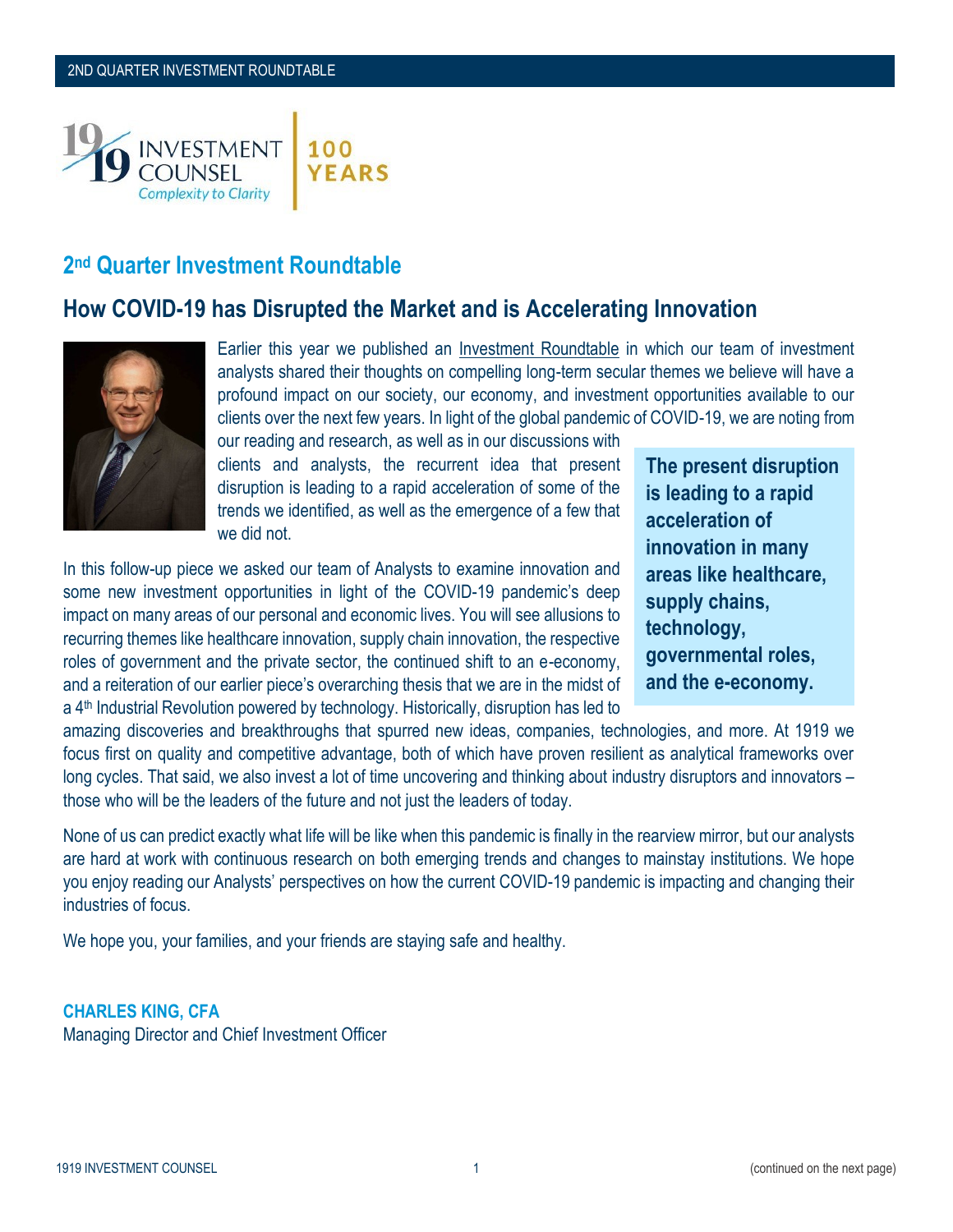### 2ND QUARTER INVESTMENT ROUNDTABLE

#### **Healthcare is at the forefront of everyone's mind these days. What are some potential changes coming to medical research and healthcare investment?**



**CHRISTOPHER** DELPI, CFA Principal, Analyst



Then, further down the road, as has been the case before, hopefully a vaccine and a cure are discovered.

One of the biggest impediments to the containment strategy is the inability to test for the virus and to have the results in a timely manner. Successful testing enables the authorities to accurately identify hot spots where the strategy needs to be implemented. Another issue is having effective treatment and proper medical care for those who contract the virus, especially those most at risk of death. Compounding all of this is the strain on the supply chain, which has highlighted the global lack of protective equipment for the medical staff treating these patients.

#### **The COVID-19 pandemic will accelerate investment in many categories of global health issues.**

Historically, when the world has witnessed a major health-related event, government funding and private investment in medical research has increased. This research has resulted in more vaccines on the market and more pharmaceutical research. If history is a guide, the recent events surrounding COVID-19 will accelerate investment in vaccine and drug treatment research, both for the current virus but also for many other global health issues (diabetes, cancer, heart disease, measles, and other viruses).

COVID-19 has also increased the focus on the need for viral testing's accuracy and timeliness, as the current containment and mitigation strategy begins with widespread virus identification. In a matter of weeks, the nation has gone from testing equipment that takes several days to generate results, to a test that can now give a reading in 15 minutes. Over the past decade, investment in medical equipment has stagnated as hospital budgets have been under pressure due to cuts in reimbursement. Post-COVID-19, investment in this area should accelerate as hospitals and governments recognize the need for better diagnostic equipment. Also, investment in hospitals in particular may improve as the public realizes the need to continually update infrastructures such as beds, medical equipment, and technology. Finally, the lack of a secure supply chain to produce protective equipment for healthcare workers will be a focus. It's highly probable that global investment in supply chains, along with research into more effective protective equipment, will increase exponentially over the next several years.

#### **How are macroeconomic, financial, and consumer considerations changing as we enter the second quarter of 2020?**



**CHRISTOPHER** PERRY, CFA Principal, Portfolio Manager, Analyst

The COVID-19 pandemic impacts our domestic banks who are working with the Fed to provide loans and liquidity to companies and consumers badly displaced by the coronavirus, and to help these customers bridge the gap until the situation improves. In addition, banks are helping to ease people's financial burden and help them through this extraordinary event by deferring payment of credit card, mortgage, auto, and other loans. Related to their own employees, many

banks have offered one-time bonuses, in some cases for \$1,000, for employees that are offering essential banking services during this period.

The disease also impacts REITs, as evidenced by the high volume of ecommerce distribution for customers unable to shop physically, and the high demand for consumer staples goods during this COVID-19 related uncertainty. Industrial warehouses, a key component for many REITs, are helping ensure that these goods are available quickly, including in densely populated areas.

We anticipate broad pressure on retail, including malls and shopping centers, during this crisis. One pressure could be that fear, about COVID-19 or other viruses, accelerates the shift to even more online shopping. Since many in society generally prefer to be social rather than cooped up in their homes for long periods of time, it seems there will be some level of returning to malls, sporting events, leisure travel, restaurants, etc. once these fears subside. The pace of this recovery is a currently debate. Meanwhile, there are understandable challenges for mall tenants currently struggling to pay rents to their landlords; we expect this will continue to be a source of tension during this current period. B and C malls, along with strip centers that are very dependent on one or two stressed tenants, will likely feel the brunt of the pressure.

Apartments and multi-family housing have recently come under pressure from concerns about consumers' ability to pay rents. We expect those concerns to subside once the economy begins to rebound and job growth returns.

One difference we expect to see is that office space demand will be questioned for some time. There is no doubt that there will be some rethinking about companies' current locations and whether they are sufficiently diversified geographically to protect against future catastrophes and risks. Pre-COVID-19, the leading global technology and life sciences companies – firms at the cutting edge of innovation and growth – demanded some of the newest-developed office locations. Post-COVID-19, the demand for cutting edge office space will only increase. Winners will likely include real estate that supports technology infrastructure growth such as towers and data centers.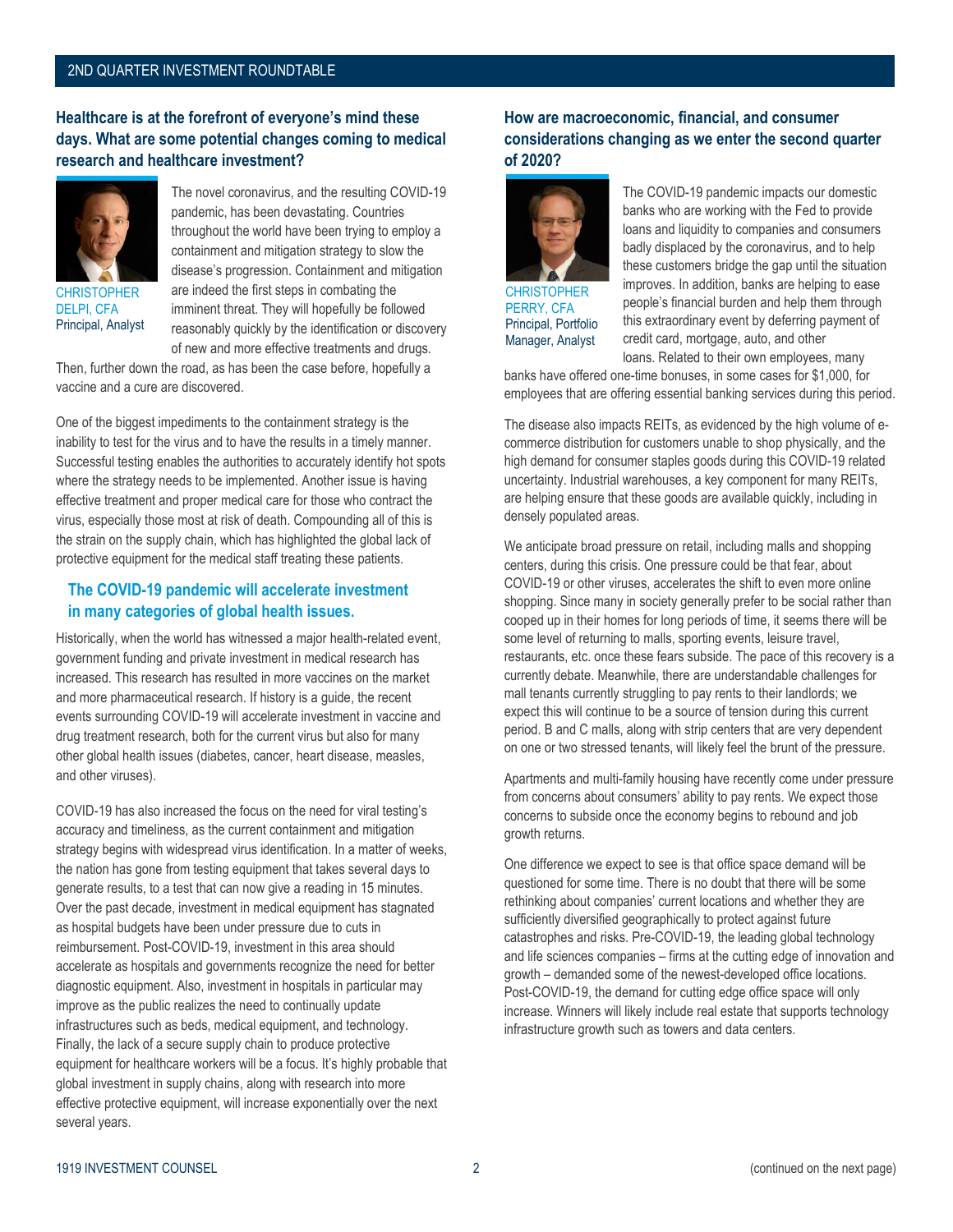#### 2ND QUARTER INVESTMENT ROUNDTABLE



The consumer staples sector is likely to see many short term disruptions and opportunities, but not many longer-lasting impacts once life returns to normal. Some areas are benefitting from pantry stocking and increased consumption of cleaning materials in the short term, but that is unlikely to be a long term investment opportunity. For many companies, the current COVID-19 conditions are

actually making it harder to introduce new products or innovation as customers are mostly focused on getting the scarce items they are used to, and suppliers are focused on maximizing production lines for those same scarce goods consumers want. The shift toward online versus instore buying could accelerate an already existing trend.



SEAN HUNG, CFA Vice President, Analyst

Food delivery has understandably seen increased adoption during the crisis, however, there has been a divergence in the trend between grocery and restaurant delivery. Beyond the initial spike related to the beginning of state shutdowns, restaurant delivery has seen demand level off as more cost-conscious consumers have begun to trade down for less expensive alternatives. Grocery delivery being the alternative has

demonstrated the ability to retain consumer demand at a high satisfaction rate. This is important as prior to the crisis many consumers had doubts about grocery delivery, showing strong preference for picking out their own produce and meat, for example. With the wave of panic buyers and social distancing guidelines, grocery delivery has become a very attractive alternative to the weekly trip to a local store. As more and more consumers acclimate to this new mode of shopping and continue to report high satisfaction rates, we can expect there to be a paradigm shift in how consumers think about the way they buy groceries.



State and local governments have been hit hard by the COVID-19 crisis. Municipal bonds, which are known for their ultra-high stability and come second only to Treasuries in terms of credit quality and default rates, are now facing unprecedented credit and liquidity concerns. For most municipalities, their sole source of revenue has been at best deferred and at worst completely lost. State income taxes have been postponed to mid-summer for most states, but fees such as those paid for public

KRIEGER, CFA Vice President, Portfolio Manager

transportation and tolls have been lost and may be permanently depressed as we figure out a new normal post-crisis. The length and severity of the economic shutdown will determine how dire a situation these municipalities face.

The CARES Act has allocated emergency relief to state and local governments, but will it be enough? Luckily most states have built up healthy rainy day funds in the aftermath of the credit crisis, and essential services, such as water and sewer, should continue to function properly. While getting through the health aspect is the first priority, municipalities will be under unprecedented stress to meet their financial obligations.

Finally, the new infrastructure projects I described in January, which are already long overdue, will be put on the back burner. Instead, we may

see issuance related to recovery and economic stabilization. Rates are expected to be lower for much longer now given the zero interest rate policy in place by the Federal Reserve, but there should still be opportunities for our clients. Municipal bonds are essential to the functioning of local municipalities, states, and the Federal government. We have never experienced a State defaulting on its obligations. While we still do not see that happening, we do worry more about some states than others, and so we are even more credit quality focused than ever. The length and severity of the economic shutdown will determine how dire a situation these municipalities and publicly funded entities face. The municipal market is the lifeline to airports, parking garages, non-profit hospitals and retirement communities, stadiums, convention centers, colleges and dorms, among others.

#### **Interest rates are expected to be lower for longer.**



BAYLOR LANCASTER-**SAMUEL** Vice President, Credit Analyst

In response to the COVID-19 crisis central banks around the world, including the Federal Reserve, have reacted with multiple rate actions and policy tools to ensure smooth market functioning in fixed income and currencies. Beginning in mid-March, the Fed lowered the federal funds rate to zero at an inter-meeting cut. The Fed also revived many of its programs from the financial crisis, including the Commercial Paper Funding Facility (CPFF), the Money Market Mutual Fund Liquidity Facility (MMLF), the Primary Dealer Credit Facility (PDCF),

the Term Asset-Backed Securities Loan Facility (TALF), and the establishment of U.S. dollar liquidity arrangements (swap lines) with foreign central banks.

In addition to these crisis-era tools, the Fed also created several new programs, including a Primary Market Corporate Credit Facility (PMCCF) for new bond and loan issuance, a Secondary Market Corporate Credit Facility (SMCCF) to provide liquidity for outstanding corporate bonds, and a Main Street Business Lending Program, to support lending to eligible small- and medium-sized businesses. The Fed's efforts appear to have stabilized fixed income market functioning through a combination of lessons learned from previous crises and innovative as well as massive financial intervention.

Although corporate spreads are still significantly wider than the pre-COVID-19 levels, they have tightened substantially following the announcement of the Fed's various support programs and liquidity has improved. Following the Fed's announcements, new issue volumes reached new records of over \$100 billion per week for back-to-back weeks in late March. In the near-term, corporate earnings will remain under pressure given the widespread economic impact, and the Fed may continue acting as a key support for the markets.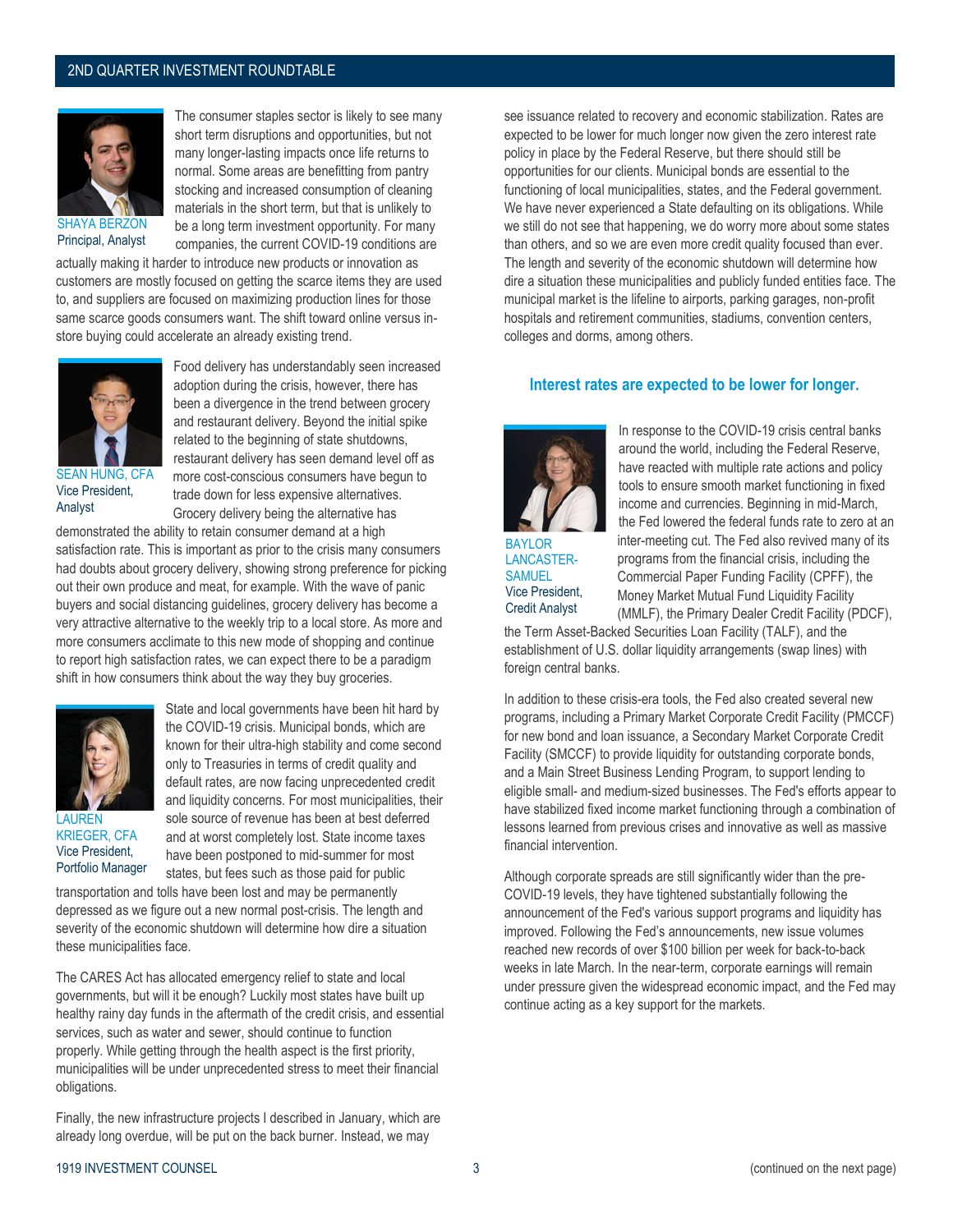#### 2ND QUARTER INVESTMENT ROUNDTABLE

**Earlier this year we discussed how technology continues to evolve at the speed of light with ever-shorter discovery and adoption time frames. Can you point to specific areas you are excited about, and companies you expect to benefit?**



In January we identified three foundational technologies expected to play an important role in the Fourth Industrial Revolution: Networking, Cloud Computing, and Data Storage. History has shown, particularly in the Technology sector, that economic turmoil has a way of *accelerating* transitions already underway. We believe that the current crisis will not be an exception.

KRYGOWSKI, Ph.D, CFA Managing Director, Analyst, Portfolio Manager

### **The Fourth Industrial Revolution will accelerate changes in foundational technologies.**

- **5G Networks** With the handset supply chain in Asia recovering and getting back to work, leading handset vendors are racing to introduce flagship 5G handsets while US carriers continue to build, all in an effort to capture a first-mover advantage at this key inflection point.
- **Machine Learning & Artificial Intelligence**  Cloud computing gained momentum in the 2008 recession because it shifted spending towards a *consumption-based* model, allowing companies to conserve capital. But it also triggered an arms race of innovation among hyperscale cloud companies which led to breakthroughs in Machine Learning and Artificial Intelligence (ML/AI). Today, ML/AI is gaining strong momentum, and is being offered as a service in the Cloud, positioning the most forward leaning companies well for the recovery.
- **Direct-To-Consumer (DTC) Media** The current "shelter-inplace" orders around the world have reportedly led to a spike in viewership for services such as Netflix, Disney Plus, Amazon Prime, and Apple TV, by as much as 50%. We believe this will accelerate the shift in cord-cutting that has been apparent for some time, benefitting not only DTC media companies, but also digital advertising-driven companies like Facebook and Google.



**CHRISTOPHER** PERRY, CFA Principal, Portfolio Manager, Analyst

At the beginning of the year, I described how banks of all sizes were improving their core technologies and leveraging new technological partnerships. As many consumers worldwide have been, or are still, under shelter-in-place orders due to the COVID-19 pandemic, banks' abilities to serve customers online or through mobile banking services is increasingly important.

Additionally, with the high number of employees working from home and on their wireless devices,

the cell tower companies, in conjunction with their telecom customers, are helping to ensure that the cellular connections are maintained and operating at a high level.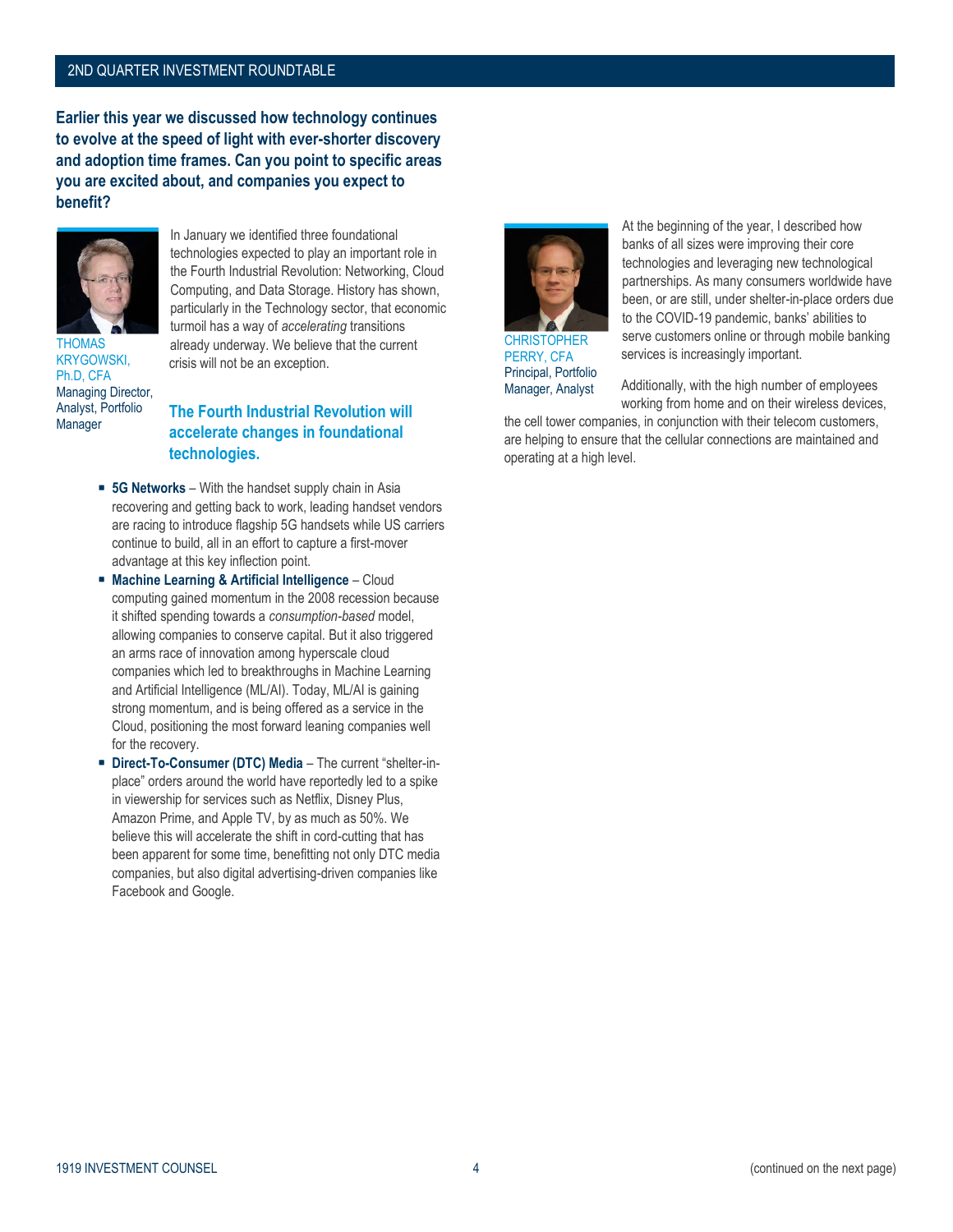#### **We know interest in responsible investment (RI) continues to grow. How has the current disruptive state affected RI trends?**



**ALISON BEVILACQUA** Principal, Head of SRI Research

Investors utilizing ESG criteria are not exempt from the short-term pressure to deal with the immediate demands of the COVID-19 pandemic.

Broadly speaking, climate change had been the focus of ESG investment analysis prior to the COVID-19 pandemic. Since the outbreak, the focus has shifted to social issues and community welfare. The pandemic highlights peoples' interconnectedness and shared pursuit of

prosperity and peace; all countries, all communities – poor, rich, or middle-income – are dealing with the impacts.

Many companies have faced a swift decline in demand amid varying isolation directives, and thus have been forced to cut back or even shutter their doors, which means laid-off or furloughed employees. Workers without reliable healthcare and/or regular income strain social safety nets and add a degree of instability to communities. Companies' long term success is tied to the welfare of its stakeholders including employees and local communities.

## **Another investor expectation is that companies fulfill their obligation to support their employees and their value chains.**

Amid the current downturn, RI or ESG oriented investors and stakeholders are promoting standards for how companies should behave in the face of this global economic and societal shock. The primary expectation is that a company support its workforce or, in other words, put the worker first. The focus on employees means prioritizing their health and financial security during this time of economic demobilization. This prioritization may manifest itself in various ways, including: providing paid leave for quarantined family members; providing free backup childcare; or adopting shorter shift hours or job rotations to minimize overall job losses. All types of workers – especially those without the option to work from home – and their families need novel forms of support from their employers right now.

Another investor expectation is that a company do what it can to support its value chain. We have seen some companies review their philanthropic plans and even shift support to urgent needs such as donations (monetary or in-kind) to food banks, programs providing lunches for out-of-school children, or to service organizations such as the Center for Disaster Philanthropy<sup>1</sup> or local health services. Further, investors and other stakeholders might reasonably expect a company's leadership to exemplify and practice financial prudence during economic uncertainty. Some corporate leaders have announced C-suite pay cuts or are forgoing bonuses in conjunction with layoffs, thereby demonstrating some solidarity with their employees at a time of financial stress. Others have announced the suspension of stock buybacks as one approach to conserving corporate resources. It isn't clear when or how the global economy will recover, but from an ESG investor viewpoint, companies that act with care during a crisis would be expected to be better placed for long term success.

Although attention to the "S" of ESG is now prominent, interested investors have not forgotten about the "E." Observers have recognized the clear decreases in pollution and greenhouse gas emissions while the economy has paused. Some stakeholders are advocating for a "green recovery," or seeing this pause as an opportunity to reset markets on a greener path when economic activity resumes. Whether these efforts have an impact will only be seen in the long-term.

<sup>1919</sup> INVESTMENT COUNSEL **1919 INVESTMENT COUNSEL** 6 (continued on the next page)  $\overline{\phantom{a}}$ <sup>1</sup> In this time of great need, 1919ic proudly supports Americares and the Center for Disaster Philanthropy to aid their efforts at COVID-19 containment, response, and recovery.